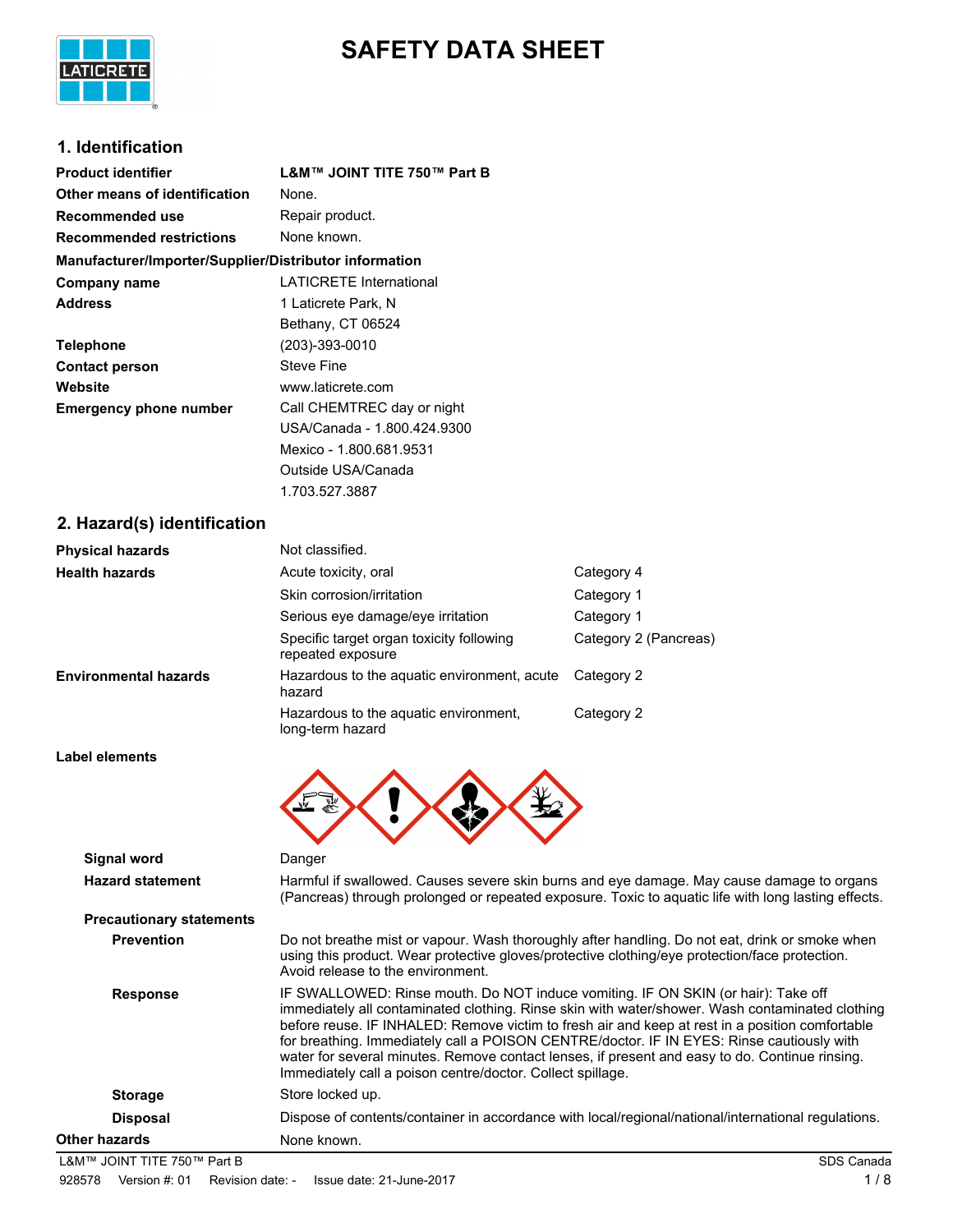# **3. Composition/information on ingredients**

# **Mixtures**

| <b>Chemical name</b>                                                         |                                                                                                                                                                                                                                                                                     | <b>CAS number</b> | $\%$        |
|------------------------------------------------------------------------------|-------------------------------------------------------------------------------------------------------------------------------------------------------------------------------------------------------------------------------------------------------------------------------------|-------------------|-------------|
| Polyoxypropylenediamine                                                      |                                                                                                                                                                                                                                                                                     | 9046-10-0         | $35 - 65$   |
| Benzenamine,<br>4,4'-methylenebis<br>N-(1-methylpropyl)-                     |                                                                                                                                                                                                                                                                                     | 5285-60-9         | $10 - 25$   |
| Titanium dioxide                                                             |                                                                                                                                                                                                                                                                                     | 13463-67-7        | $5 - 15$    |
| Diethylmethylbenzenediamine                                                  |                                                                                                                                                                                                                                                                                     | 68479-98-1        | $4 - 7$     |
| Carbon black                                                                 |                                                                                                                                                                                                                                                                                     | 1333-86-4         | $1 - 1.6$   |
| Quartz                                                                       |                                                                                                                                                                                                                                                                                     | 14808-60-7        | $0.1 - 0.3$ |
| <b>Composition comments</b>                                                  | All concentrations are in percent by weight unless ingredient is a gas. Gas concentrations are in<br>percent by volume.                                                                                                                                                             |                   |             |
| 4. First-aid measures                                                        |                                                                                                                                                                                                                                                                                     |                   |             |
| <b>Inhalation</b>                                                            | Remove victim to fresh air and keep at rest in a position comfortable for breathing. Get medical<br>attention if any discomfort continues.                                                                                                                                          |                   |             |
| <b>Skin contact</b>                                                          | Take off immediately all contaminated clothing. Rinse skin with water/shower. Chemical burns<br>must be treated by a physician. Wash contaminated clothing before reuse. Get medical attention<br>immediately.                                                                      |                   |             |
| Eye contact                                                                  | Immediately flush eyes with plenty of water for at least 15 minutes. Remove contact lenses, if<br>present and easy to do. Continue rinsing. Get medical attention immediately.                                                                                                      |                   |             |
| Ingestion                                                                    | Rinse mouth. Do not induce vomiting. If vomiting occurs, keep head low so that stomach content<br>doesn't get into the lungs. Get medical attention if any discomfort continues.                                                                                                    |                   |             |
| <b>Most important</b><br>symptoms/effects, acute and<br>delayed              | Symptoms may include stinging, tearing, redness, swelling, and blurred vision. Permanent eye<br>damage including blindness could result.                                                                                                                                            |                   |             |
| Indication of immediate<br>medical attention and special<br>treatment needed | Provide general supportive measures and treat symptomatically. Symptoms may be delayed.<br>Chemical burns: Flush with water immediately. While flushing, remove clothes which do not<br>adhere to affected area. Call an ambulance. Continue flushing during transport to hospital. |                   |             |
| <b>General information</b>                                                   | Ensure that medical personnel are aware of the material(s) involved, and take precautions to<br>protect themselves.                                                                                                                                                                 |                   |             |

# **5. Fire-fighting measures**

| Suitable extinguishing media                                     | Alcohol resistant foam. Water fog. Dry chemical powder. Carbon dioxide (CO2).                                 |
|------------------------------------------------------------------|---------------------------------------------------------------------------------------------------------------|
| Unsuitable extinguishing<br>media                                | Do not use water jet as an extinguisher, as this will spread the fire.                                        |
| Specific hazards arising from<br>the chemical                    | Fire may produce irritating, corrosive and/or toxic gases.                                                    |
| Special protective equipment<br>and precautions for firefighters | Self-contained breathing apparatus and full protective clothing must be worn in case of fire.                 |
| <b>Fire fighting</b><br>equipment/instructions                   | Move containers from fire area if you can do so without risk. Use water spray to cool unopened<br>containers. |
| <b>General fire hazards</b>                                      | No unusual fire or explosion hazards noted.                                                                   |

# **6. Accidental release measures**

Keep unnecessary personnel away. Keep people away from and upwind of spill/leak. Wear appropriate protective equipment and clothing during clean-up. Do not touch damaged containers or spilled material unless wearing appropriate protective clothing. Ensure adequate ventilation. Local authorities should be advised if significant spillages cannot be contained. **Personal precautions, protective equipment and emergency procedures**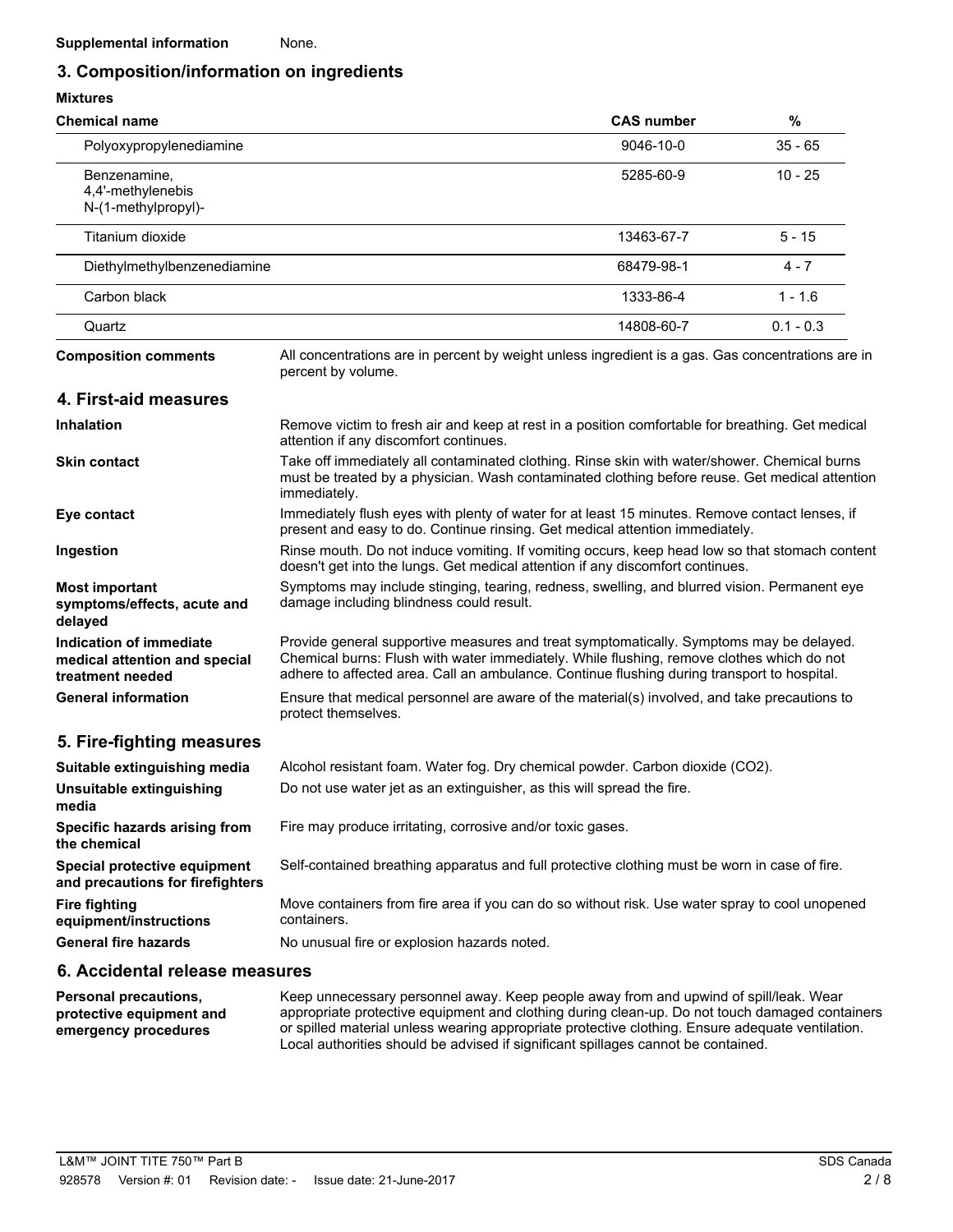| Methods and materials for<br>containment and cleaning up        | Large Spills: Stop the flow of material, if this is without risk. Dike the spilled material, where this is<br>possible. Absorb in vermiculite, dry sand or earth and place into containers. Following product<br>recovery, flush area with water. |
|-----------------------------------------------------------------|---------------------------------------------------------------------------------------------------------------------------------------------------------------------------------------------------------------------------------------------------|
|                                                                 | Small Spills: Wipe up with absorbent material (e.g. cloth, fleece). Clean surface thoroughly to<br>remove residual contamination.                                                                                                                 |
|                                                                 | Never return spills in original containers for re-use. For waste disposal, see Section 13 of the SDS.                                                                                                                                             |
| <b>Environmental precautions</b>                                | Avoid release to the environment. Do not discharge into drains, water courses or onto the ground.<br>Environmental manager must be informed of all major releases.                                                                                |
| 7. Handling and storage                                         |                                                                                                                                                                                                                                                   |
| <b>Precautions for safe handling</b>                            | Do not breathe mist or vapour. Do not get in eyes, on skin, on clothing. Use with adequate<br>ventilation. Wear appropriate personal protective equipment. Observe good industrial hygiene<br>practices.                                          |
| Conditions for safe storage,<br>including any incompatibilities | Keep container tightly closed. Store in a cool and well-ventilated place. Store away from<br>incompatible materials (See Section 10).                                                                                                             |

# **8. Exposure controls/personal protection**

#### **Occupational exposure limits**

| US. ACGIH Threshold Limit Values     |      |                         |                      |
|--------------------------------------|------|-------------------------|----------------------|
| <b>Components</b>                    | Type | Value                   | Form                 |
| Carbon black (CAS<br>1333-86-4)      | TWA  | $3 \text{ mg/m}$        | Inhalable fraction.  |
| Quartz (CAS 14808-60-7)              | TWA  | $0.025 \,\mathrm{mq/m}$ | Respirable fraction. |
| Titanium dioxide (CAS<br>13463-67-7) | TWA  | $10 \text{ mg/m}$       |                      |

#### **Canada. Alberta OELs (Occupational Health & Safety Code, Schedule 1, Table 2)**

| <b>Components</b>                    | Type | Value                  | Form                  |
|--------------------------------------|------|------------------------|-----------------------|
| Carbon black (CAS<br>1333-86-4)      | TWA  | $3.5 \text{ mg/m}$     |                       |
| Quartz (CAS 14808-60-7)              | TWA  | $0.025 \text{ mg/m}$ 3 | Respirable particles. |
| Titanium dioxide (CAS<br>13463-67-7) | TWA  | $10 \text{ mg/m}$      |                       |

#### **Canada. British Columbia OELs. (Occupational Exposure Limits for Chemical Substances, Occupational Health and Safety Regulation 296/97, as amended)**

| <b>Components</b>                    | Type | Value                   | Form                 |
|--------------------------------------|------|-------------------------|----------------------|
| Carbon black (CAS<br>1333-86-4)      | TWA  | $3 \text{ mg/m}$        | Inhalable            |
| Quartz (CAS 14808-60-7)              | TWA  | $0.025 \,\mathrm{mg/m}$ | Respirable fraction. |
| Titanium dioxide (CAS<br>13463-67-7) | TWA  | $3 \text{ mg/m}$        | Respirable fraction. |
|                                      |      | $10 \text{ ma/m}$ 3     | Total dust.          |

# **Canada. Manitoba OELs (Reg. 217/2006, The Workplace Safety And Health Act)**

| <b>Components</b>                    | Type | Value             | Form                 |
|--------------------------------------|------|-------------------|----------------------|
| Carbon black (CAS<br>1333-86-4)      | TWA  | $3 \text{ mg/m}$  | Inhalable fraction.  |
| Quartz (CAS 14808-60-7)              | TWA  | $0.025$ mg/m3     | Respirable fraction. |
| Titanium dioxide (CAS<br>13463-67-7) | TWA  | $10 \text{ mg/m}$ |                      |

#### **Canada. Ontario OELs. (Control of Exposure to Biological or Chemical Agents)**

| <b>Components</b>                    | Tvpe | Value                | Form                 |
|--------------------------------------|------|----------------------|----------------------|
| Carbon black (CAS<br>1333-86-4)      | TWA  | $3 \text{ mg/m}$     | Inhalable fraction.  |
| Quartz (CAS 14808-60-7)              | TWA  | $0.1 \text{ mg/m}$ 3 | Respirable fraction. |
| Titanium dioxide (CAS<br>13463-67-7) | TWA  | $10 \text{ mg/m}$    |                      |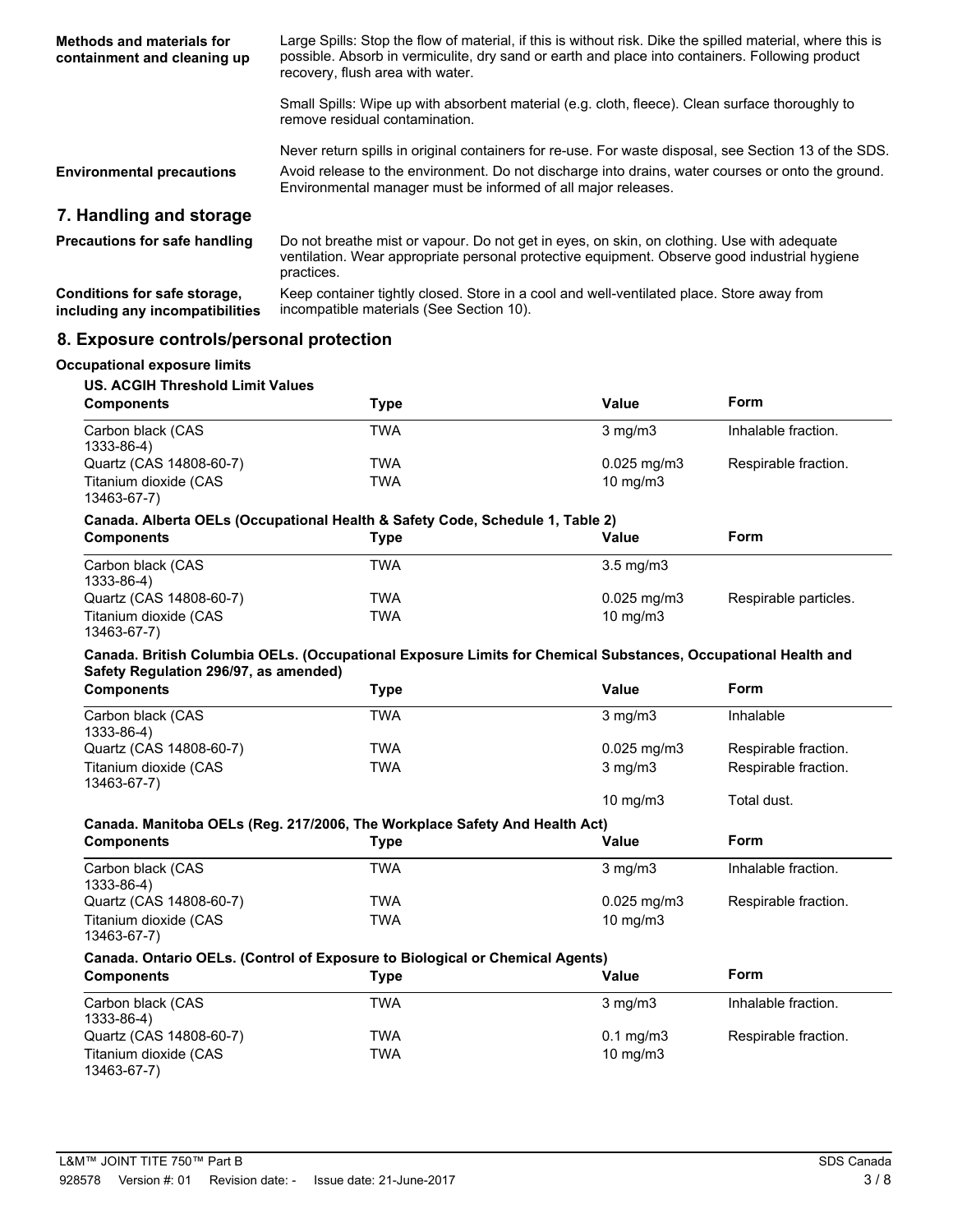| <b>Components</b>                          | <b>Type</b>                                                                                                                                                                                                                                                                                                                                                                                                                        | <b>Value</b>       | Form             |
|--------------------------------------------|------------------------------------------------------------------------------------------------------------------------------------------------------------------------------------------------------------------------------------------------------------------------------------------------------------------------------------------------------------------------------------------------------------------------------------|--------------------|------------------|
| Carbon black (CAS<br>1333-86-4)            | <b>TWA</b>                                                                                                                                                                                                                                                                                                                                                                                                                         | $3.5 \text{ mg/m}$ |                  |
| Quartz (CAS 14808-60-7)                    | <b>TWA</b>                                                                                                                                                                                                                                                                                                                                                                                                                         | $0.1 \text{ mg/m}$ | Respirable dust. |
| Titanium dioxide (CAS<br>13463-67-7)       | <b>TWA</b>                                                                                                                                                                                                                                                                                                                                                                                                                         | 10 mg/m $3$        | Total dust.      |
| <b>Biological limit values</b>             | No biological exposure limits noted for the ingredient(s).                                                                                                                                                                                                                                                                                                                                                                         |                    |                  |
| <b>Appropriate engineering</b><br>controls | Good general ventilation (typically 10 air changes per hour) should be used. Ventilation rates<br>should be matched to conditions. If applicable, use process enclosures, local exhaust ventilation,<br>or other engineering controls to maintain airborne levels below recommended exposure limits. If<br>exposure limits have not been established, maintain airborne levels to an acceptable level. Provide<br>eyewash station. |                    |                  |
|                                            | Individual protection measures, such as personal protective equipment                                                                                                                                                                                                                                                                                                                                                              |                    |                  |
| <b>Eye/face protection</b>                 | Wear safety glasses with side shields (or goggles). Face-shield. Wear a full-face respirator, if<br>needed.                                                                                                                                                                                                                                                                                                                        |                    |                  |
| <b>Skin protection</b>                     |                                                                                                                                                                                                                                                                                                                                                                                                                                    |                    |                  |
| <b>Hand protection</b>                     | Wear appropriate chemical resistant gloves.                                                                                                                                                                                                                                                                                                                                                                                        |                    |                  |
| Other                                      | Wear appropriate chemical resistant clothing.                                                                                                                                                                                                                                                                                                                                                                                      |                    |                  |
| <b>Respiratory protection</b>              | In case of insufficient ventilation, wear suitable respiratory equipment.                                                                                                                                                                                                                                                                                                                                                          |                    |                  |
| <b>Thermal hazards</b>                     | Wear appropriate thermal protective clothing, when necessary.                                                                                                                                                                                                                                                                                                                                                                      |                    |                  |
| <b>General hygiene</b><br>considerations   | Always observe good personal hygiene measures, such as washing after handling the material<br>and before eating, drinking, and/or smoking. Routinely wash work clothing and protective<br>equipment to remove contaminants.                                                                                                                                                                                                        |                    |                  |

# **9. Physical and chemical properties**

| Appearance                                        |                          |
|---------------------------------------------------|--------------------------|
| <b>Physical state</b>                             | Liquid.                  |
| Form                                              | Liquid.                  |
| Colour                                            | Amber.                   |
| Odour                                             | Ammonia odor.            |
| <b>Odour threshold</b>                            | Not available.           |
| рH                                                | Not available.           |
| Melting point/freezing point                      | Not available.           |
| Initial boiling point and boiling<br>range        | $<$ 307.78 °C (< 586 °F) |
| <b>Flash point</b>                                | 100.0 °C (212.0 °F)      |
| <b>Evaporation rate</b>                           | Not available.           |
| Flammability (solid, gas)                         | Not applicable.          |
| Upper/lower flammability or explosive limits      |                          |
| <b>Flammability limit - lower</b><br>(%)          | Not available.           |
| <b>Flammability limit - upper</b><br>(%)          | Not available.           |
| Vapour pressure                                   | Not available.           |
| <b>Vapour density</b>                             | Not available.           |
| <b>Relative density</b>                           | 1.06                     |
| Solubility(ies)                                   |                          |
| Solubility (water)                                | Not available.           |
| <b>Partition coefficient</b><br>(n-octanol/water) | Not available.           |
| <b>Auto-ignition temperature</b>                  | Not available.           |
|                                                   |                          |
| <b>Decomposition temperature</b>                  | Not available.           |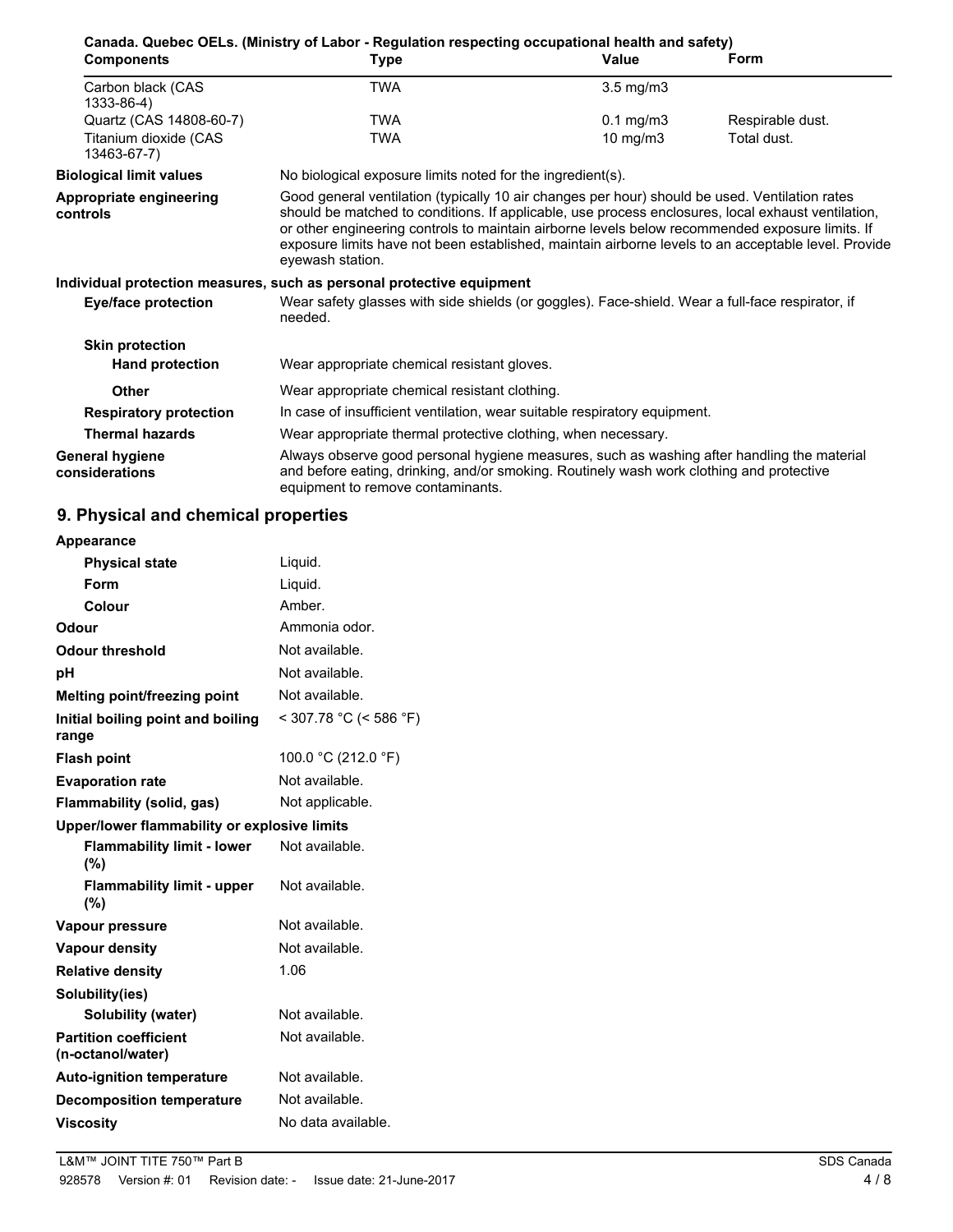| <b>Other information</b> |  |
|--------------------------|--|
| <b>Density</b>           |  |

**Density** 8.85 lb/gal

# **10. Stability and reactivity**

| <b>Reactivity</b>                            | The product is stable and non-reactive under normal conditions of use, storage and transport. |
|----------------------------------------------|-----------------------------------------------------------------------------------------------|
| <b>Chemical stability</b>                    | Material is stable under normal conditions.                                                   |
| <b>Possibility of hazardous</b><br>reactions | Will not occur.                                                                               |
| <b>Conditions to avoid</b>                   | Heat, flames and sparks. Contact with incompatible materials.                                 |
| Incompatible materials                       | Isocyanates. Strong oxidising agents. Strong acids.                                           |
| <b>Hazardous decomposition</b><br>products   | Organic vapour.                                                                               |

# **11. Toxicological information**

### **Information on likely routes of exposure**

| <b>Inhalation</b>                                                                  | Causes severe respiratory tract irritation.                                                                                              |
|------------------------------------------------------------------------------------|------------------------------------------------------------------------------------------------------------------------------------------|
| <b>Skin contact</b>                                                                | Causes severe skin burns.                                                                                                                |
| Eye contact                                                                        | Causes serious eye damage.                                                                                                               |
| Ingestion                                                                          | Harmful if swallowed.                                                                                                                    |
| Symptoms related to the<br>physical, chemical and<br>toxicological characteristics | Symptoms may include stinging, tearing, redness, swelling, and blurred vision. Permanent eye<br>damage including blindness could result. |

# **Information on toxicological effects**

| <b>Acute toxicity</b>                    | Harmful if swallowed.                                                                                                                                                                                                                                                                                                                                                                                                                                                        |          |                    |
|------------------------------------------|------------------------------------------------------------------------------------------------------------------------------------------------------------------------------------------------------------------------------------------------------------------------------------------------------------------------------------------------------------------------------------------------------------------------------------------------------------------------------|----------|--------------------|
| <b>Components</b>                        | <b>Species</b><br><b>Test results</b>                                                                                                                                                                                                                                                                                                                                                                                                                                        |          |                    |
| Carbon black (CAS 1333-86-4)             |                                                                                                                                                                                                                                                                                                                                                                                                                                                                              |          |                    |
| <b>Acute</b>                             |                                                                                                                                                                                                                                                                                                                                                                                                                                                                              |          |                    |
| <b>Dermal</b>                            |                                                                                                                                                                                                                                                                                                                                                                                                                                                                              |          |                    |
| LD50                                     | Rabbit                                                                                                                                                                                                                                                                                                                                                                                                                                                                       |          | > 3000 mg/kg       |
| Oral                                     |                                                                                                                                                                                                                                                                                                                                                                                                                                                                              |          |                    |
| LD50                                     | Rat                                                                                                                                                                                                                                                                                                                                                                                                                                                                          |          | > 8000 mg/kg       |
| Titanium dioxide (CAS 13463-67-7)        |                                                                                                                                                                                                                                                                                                                                                                                                                                                                              |          |                    |
| <b>Acute</b>                             |                                                                                                                                                                                                                                                                                                                                                                                                                                                                              |          |                    |
| <b>Inhalation</b>                        |                                                                                                                                                                                                                                                                                                                                                                                                                                                                              |          |                    |
| <b>LC50</b>                              | Rat                                                                                                                                                                                                                                                                                                                                                                                                                                                                          |          | 3.43 mg/l, 4 Hours |
| Oral                                     |                                                                                                                                                                                                                                                                                                                                                                                                                                                                              |          |                    |
| LD50                                     | Rat                                                                                                                                                                                                                                                                                                                                                                                                                                                                          |          | > 5000 mg/kg       |
| <b>Skin corrosion/irritation</b>         | Causes severe skin burns.                                                                                                                                                                                                                                                                                                                                                                                                                                                    |          |                    |
| Serious eye damage/eye<br>irritation     | Causes serious eye damage.                                                                                                                                                                                                                                                                                                                                                                                                                                                   |          |                    |
| <b>Respiratory or skin sensitisation</b> |                                                                                                                                                                                                                                                                                                                                                                                                                                                                              |          |                    |
| Canada - Alberta OELs: Irritant          |                                                                                                                                                                                                                                                                                                                                                                                                                                                                              |          |                    |
| Titanium dioxide (CAS 13463-67-7)        |                                                                                                                                                                                                                                                                                                                                                                                                                                                                              | Irritant |                    |
| <b>Respiratory sensitisation</b>         | Not a respiratory sensitiser.                                                                                                                                                                                                                                                                                                                                                                                                                                                |          |                    |
| <b>Skin sensitisation</b>                | Not a skin sensitiser.                                                                                                                                                                                                                                                                                                                                                                                                                                                       |          |                    |
| <b>Germ cell mutagenicity</b>            | No data available to indicate product or any components present at greater than 0.1% are<br>mutagenic or genotoxic.                                                                                                                                                                                                                                                                                                                                                          |          |                    |
| Carcinogenicity                          | Not classified, however the product may contain variable amounts of quartz silica. Will not cause<br>cancer and/or long-term lung injury (silicosis) in liquid state. Crystalline silica poses a health<br>hazard when it is inhaled as a dust. Normal use of product does not generate silica or other dust.<br>Inhalation of carbon black or titanium dioxide dust may cause cancer, however due to the physical<br>form of the product, inhalation of dust is not likely. |          |                    |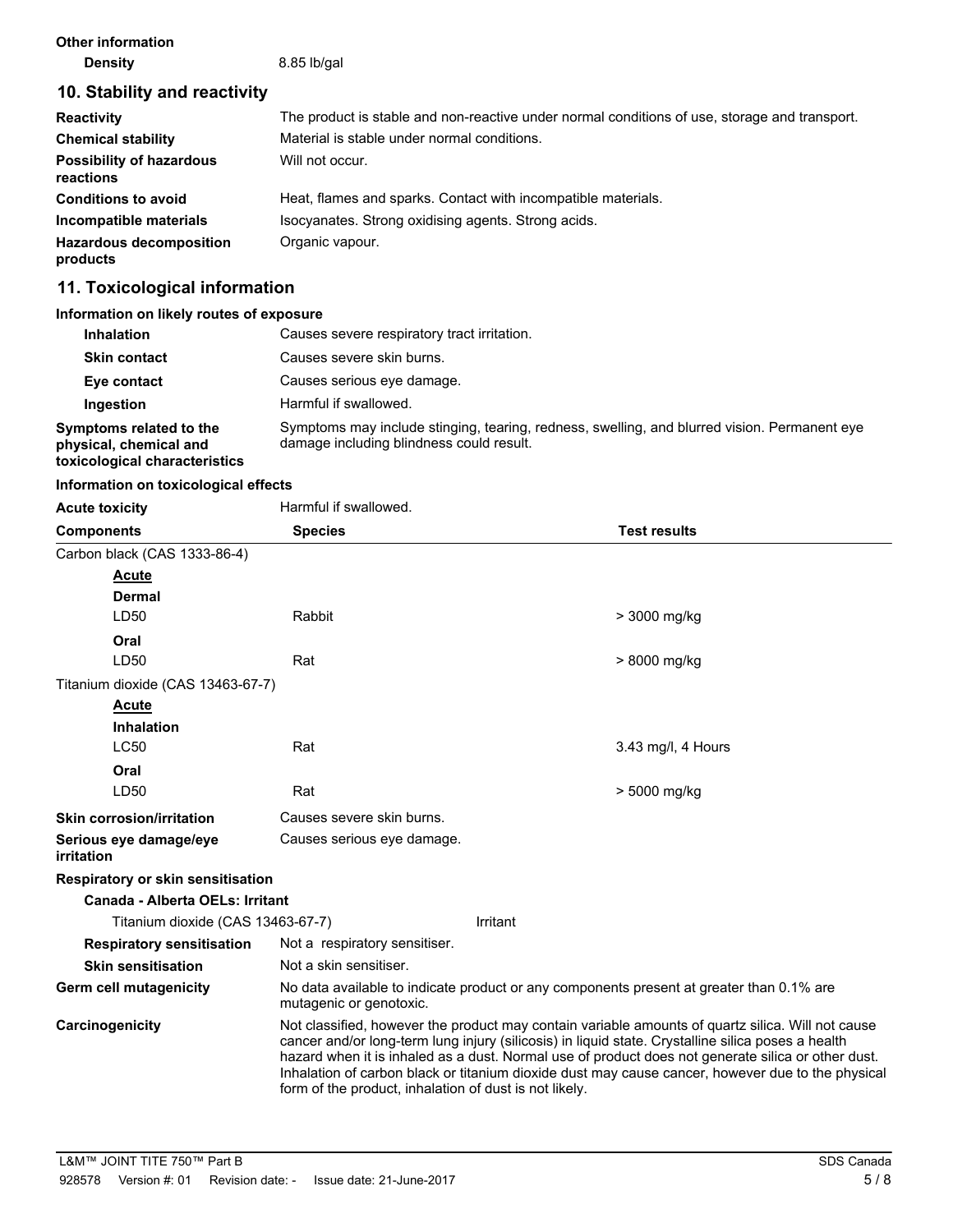| <b>ACGIH Carcinogens</b>                                           |                                                           |                                                  |                                                                                                                                         |                                                                                                                                                                                                        |
|--------------------------------------------------------------------|-----------------------------------------------------------|--------------------------------------------------|-----------------------------------------------------------------------------------------------------------------------------------------|--------------------------------------------------------------------------------------------------------------------------------------------------------------------------------------------------------|
|                                                                    | Carbon black (CAS 1333-86-4)                              |                                                  | A3 Confirmed animal carcinogen with unknown relevance to<br>humans.                                                                     |                                                                                                                                                                                                        |
| Quartz (CAS 14808-60-7)                                            |                                                           | A2 Suspected human carcinogen.                   |                                                                                                                                         |                                                                                                                                                                                                        |
| Titanium dioxide (CAS 13463-67-7)                                  |                                                           |                                                  | A4 Not classifiable as a human carcinogen.                                                                                              |                                                                                                                                                                                                        |
| Canada - Alberta OELs: Carcinogen category                         |                                                           |                                                  |                                                                                                                                         |                                                                                                                                                                                                        |
| Quartz (CAS 14808-60-7)<br>Canada - Manitoba OELs: carcinogenicity |                                                           |                                                  | Suspected human carcinogen.                                                                                                             |                                                                                                                                                                                                        |
| Carbon black (CAS 1333-86-4)                                       |                                                           |                                                  |                                                                                                                                         | Confirmed animal carcinogen with unknown relevance to humans.                                                                                                                                          |
| Quartz (CAS 14808-60-7)                                            |                                                           |                                                  | Suspected human carcinogen.                                                                                                             |                                                                                                                                                                                                        |
| Titanium dioxide (CAS 13463-67-7)                                  |                                                           |                                                  | Not classifiable as a human carcinogen.                                                                                                 |                                                                                                                                                                                                        |
| Canada - Quebec OELs: Carcinogen category                          |                                                           |                                                  |                                                                                                                                         |                                                                                                                                                                                                        |
| Quartz (CAS 14808-60-7)                                            |                                                           |                                                  | Suspected carcinogenic effect in humans.                                                                                                |                                                                                                                                                                                                        |
| IARC Monographs. Overall Evaluation of Carcinogenicity             |                                                           |                                                  |                                                                                                                                         |                                                                                                                                                                                                        |
| Carbon black (CAS 1333-86-4)                                       |                                                           |                                                  | 2B Possibly carcinogenic to humans.                                                                                                     |                                                                                                                                                                                                        |
| Quartz (CAS 14808-60-7)<br>Titanium dioxide (CAS 13463-67-7)       |                                                           |                                                  | 1 Carcinogenic to humans.<br>2B Possibly carcinogenic to humans.                                                                        |                                                                                                                                                                                                        |
| US. National Toxicology Program (NTP) Report on Carcinogens        |                                                           |                                                  |                                                                                                                                         |                                                                                                                                                                                                        |
| Quartz (CAS 14808-60-7)                                            |                                                           |                                                  | Known To Be Human Carcinogen.                                                                                                           |                                                                                                                                                                                                        |
| <b>Reproductive toxicity</b>                                       | No data available.                                        |                                                  |                                                                                                                                         |                                                                                                                                                                                                        |
| Specific target organ toxicity -                                   | No data available.                                        |                                                  |                                                                                                                                         |                                                                                                                                                                                                        |
| single exposure                                                    |                                                           |                                                  |                                                                                                                                         |                                                                                                                                                                                                        |
| Specific target organ toxicity -<br>repeated exposure              |                                                           |                                                  |                                                                                                                                         | May cause damage to organs (Pancreas) through prolonged or repeated exposure.                                                                                                                          |
| <b>Aspiration hazard</b>                                           | Not classified.                                           |                                                  |                                                                                                                                         |                                                                                                                                                                                                        |
| <b>Chronic effects</b>                                             |                                                           |                                                  | Prolonged or repeated contact may dry skin and cause dermatitis.                                                                        |                                                                                                                                                                                                        |
| <b>Further information</b>                                         | No other specific acute or chronic health impact noted.   |                                                  |                                                                                                                                         |                                                                                                                                                                                                        |
| 12. Ecological information                                         |                                                           |                                                  |                                                                                                                                         |                                                                                                                                                                                                        |
| <b>Ecotoxicity</b>                                                 |                                                           | Toxic to aquatic life with long lasting effects. |                                                                                                                                         |                                                                                                                                                                                                        |
| <b>Components</b>                                                  |                                                           | <b>Species</b>                                   |                                                                                                                                         | <b>Test results</b>                                                                                                                                                                                    |
| Carbon black (CAS 1333-86-4)                                       |                                                           |                                                  |                                                                                                                                         |                                                                                                                                                                                                        |
| <b>Aquatic</b>                                                     |                                                           |                                                  |                                                                                                                                         |                                                                                                                                                                                                        |
| Acute                                                              |                                                           |                                                  |                                                                                                                                         |                                                                                                                                                                                                        |
| Fish                                                               | LC50                                                      | Leuciscus idus                                   |                                                                                                                                         | >= 1000 mg/l, 96 Hours                                                                                                                                                                                 |
| Polyoxypropylenediamine (CAS 9046-10-0)                            |                                                           |                                                  |                                                                                                                                         |                                                                                                                                                                                                        |
| <b>Aquatic</b>                                                     |                                                           |                                                  |                                                                                                                                         |                                                                                                                                                                                                        |
| Chronic                                                            |                                                           |                                                  |                                                                                                                                         |                                                                                                                                                                                                        |
| Algae                                                              | <b>NOEC</b>                                               | Algae                                            |                                                                                                                                         | 0.32 mg/l, 72 hours                                                                                                                                                                                    |
| Persistence and degradability                                      |                                                           |                                                  | No data is available on the degradability of this product.                                                                              |                                                                                                                                                                                                        |
| <b>Bioaccumulative potential</b>                                   |                                                           |                                                  |                                                                                                                                         |                                                                                                                                                                                                        |
| <b>Mobility in soil</b>                                            | No data available for this product.<br>No data available. |                                                  |                                                                                                                                         |                                                                                                                                                                                                        |
| Other adverse effects                                              | No data available.                                        |                                                  |                                                                                                                                         |                                                                                                                                                                                                        |
|                                                                    |                                                           |                                                  |                                                                                                                                         |                                                                                                                                                                                                        |
| 13. Disposal considerations                                        |                                                           |                                                  |                                                                                                                                         |                                                                                                                                                                                                        |
| <b>Disposal instructions</b>                                       |                                                           |                                                  | with chemical or used container. Dispose of contents/container in accordance with<br>local/regional/national/international regulations. | Collect and reclaim or dispose in sealed containers at licensed waste disposal site. Do not allow<br>this material to drain into sewers/water supplies. Do not contaminate ponds, waterways or ditches |
| <b>Local disposal regulations</b>                                  |                                                           |                                                  | Dispose of in accordance with local regulations.                                                                                        |                                                                                                                                                                                                        |
| <b>Hazardous waste code</b>                                        |                                                           |                                                  |                                                                                                                                         |                                                                                                                                                                                                        |
|                                                                    | disposal company.                                         |                                                  |                                                                                                                                         | The waste code should be assigned in discussion between the user, the producer and the waste                                                                                                           |

product residues. This material and its container must be disposed of in a safe manner (see:

**products**

Disposal instructions).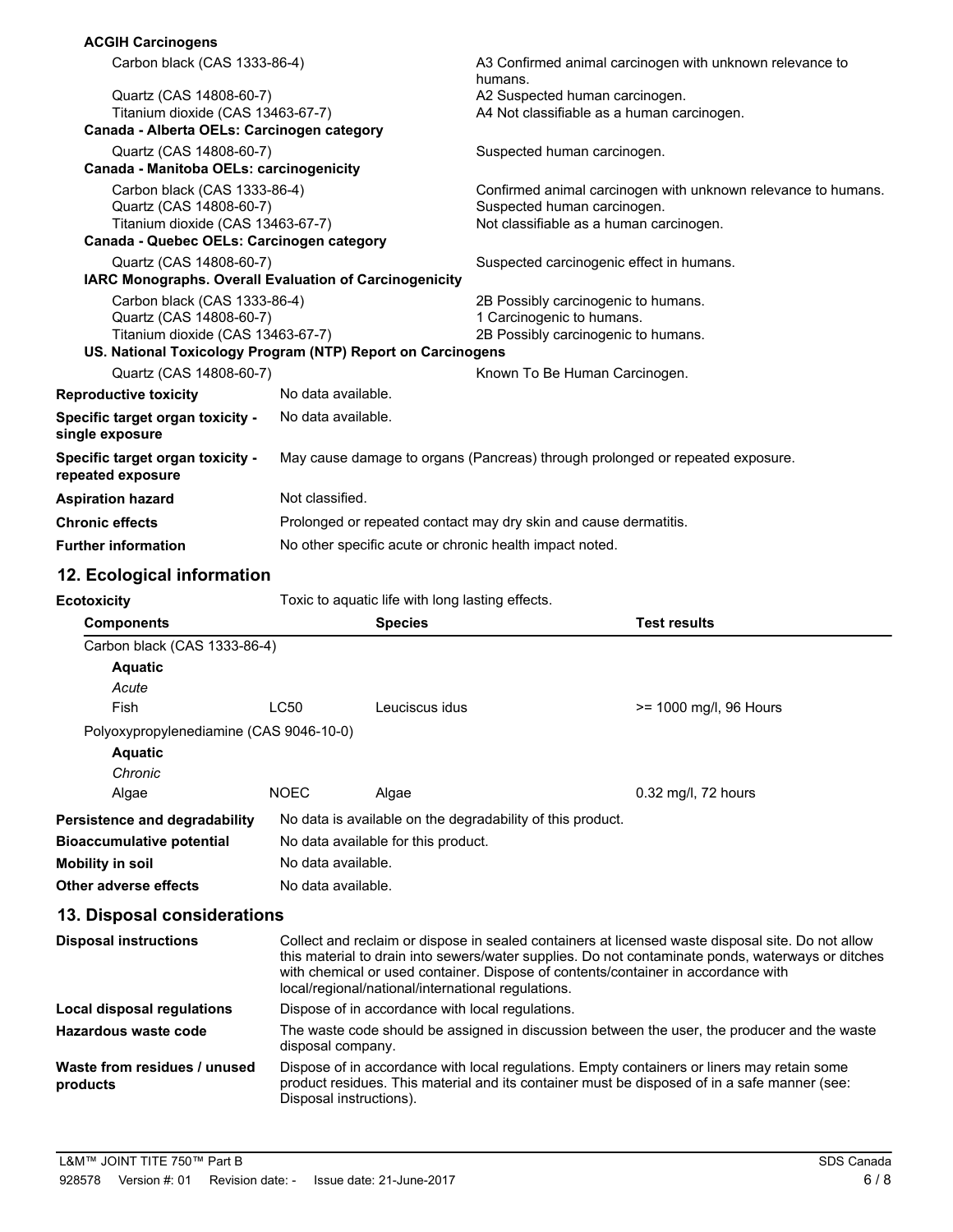Empty containers should be taken to an approved waste handling site for recycling or disposal. Since emptied containers may retain product residue, follow label warnings even after container is emptied.

# **14. Transport information**

| <b>TDG</b>                                                   |                                                                                                                                                     |
|--------------------------------------------------------------|-----------------------------------------------------------------------------------------------------------------------------------------------------|
| UN number                                                    | <b>UN2735</b>                                                                                                                                       |
| UN proper shipping name<br><b>Transport hazard class(es)</b> | POLYAMINES, LIQUID, CORROSIVE, N.O.S. (Polyoxypropylenediamine)                                                                                     |
|                                                              |                                                                                                                                                     |
| <b>Class</b>                                                 | 8                                                                                                                                                   |
| <b>Subsidiary risk</b>                                       | III                                                                                                                                                 |
| Packing group                                                | Yes                                                                                                                                                 |
| <b>Environmental hazards</b>                                 |                                                                                                                                                     |
| <b>IATA</b>                                                  | Special precautions for user Read safety instructions, SDS and emergency procedures before handling.                                                |
|                                                              |                                                                                                                                                     |
| UN number                                                    | <b>UN2735</b>                                                                                                                                       |
| UN proper shipping name                                      | Polyamines, liquid, corrosive, n.o.s. (Polyoxypropylenediamine)                                                                                     |
| <b>Transport hazard class(es)</b>                            |                                                                                                                                                     |
| <b>Class</b>                                                 | 8                                                                                                                                                   |
| <b>Subsidiary risk</b>                                       |                                                                                                                                                     |
| Label(s)                                                     | 8                                                                                                                                                   |
| Packing group                                                | III                                                                                                                                                 |
| <b>Environmental hazards</b>                                 | Yes                                                                                                                                                 |
| <b>ERG Code</b>                                              | 8L                                                                                                                                                  |
|                                                              | Special precautions for user Read safety instructions, SDS and emergency procedures before handling.                                                |
| <b>IMDG</b>                                                  |                                                                                                                                                     |
| <b>UN number</b>                                             | <b>UN2735</b>                                                                                                                                       |
| UN proper shipping name                                      | POLYAMINES, LIQUID, CORROSIVE, N.O.S. (Polyoxypropylenediamine)                                                                                     |
| <b>Transport hazard class(es)</b>                            |                                                                                                                                                     |
| <b>Class</b>                                                 | 8                                                                                                                                                   |
| <b>Subsidiary risk</b>                                       |                                                                                                                                                     |
| Label(s)                                                     | 8                                                                                                                                                   |
| Packing group                                                | III                                                                                                                                                 |
| <b>Environmental hazards</b>                                 |                                                                                                                                                     |
| <b>Marine pollutant</b>                                      | Yes                                                                                                                                                 |
| EmS                                                          | $F-A, S-B$                                                                                                                                          |
|                                                              | Special precautions for user Read safety instructions, SDS and emergency procedures before handling.                                                |
| Transport in bulk according to                               | Not established.                                                                                                                                    |
| Annex II of MARPOL 73/78 and                                 |                                                                                                                                                     |
| the IBC Code                                                 |                                                                                                                                                     |
| <b>General information</b>                                   | IATA classification is not relevant as the material is not transported by air.                                                                      |
| 15. Regulatory information                                   |                                                                                                                                                     |
| <b>Canadian regulations</b>                                  | This product has been classified in accordance with the hazard criteria of the HPR and the SDS<br>contains all the information required by the HPR. |
| <b>Controlled Drugs and Substances Act</b>                   |                                                                                                                                                     |
| Not regulated.                                               |                                                                                                                                                     |
| Export Control List (CEPA 1999, Schedule 3)                  |                                                                                                                                                     |
| Not listed.                                                  |                                                                                                                                                     |
| <b>Greenhouse Gases</b>                                      |                                                                                                                                                     |
| Not listed.                                                  |                                                                                                                                                     |
| <b>Precursor Control Regulations</b>                         |                                                                                                                                                     |
| Not regulated.                                               |                                                                                                                                                     |
| <b>International regulations</b>                             |                                                                                                                                                     |
| <b>Stockholm Convention</b>                                  |                                                                                                                                                     |
|                                                              |                                                                                                                                                     |
| Not applicable.                                              |                                                                                                                                                     |
| <b>Rotterdam Convention</b>                                  |                                                                                                                                                     |
| Not applicable.                                              |                                                                                                                                                     |
| Kyoto protocol                                               |                                                                                                                                                     |
| Not applicable.                                              |                                                                                                                                                     |
| L&M™ JOINT TITE 750™ Part B                                  | SDS Canada                                                                                                                                          |